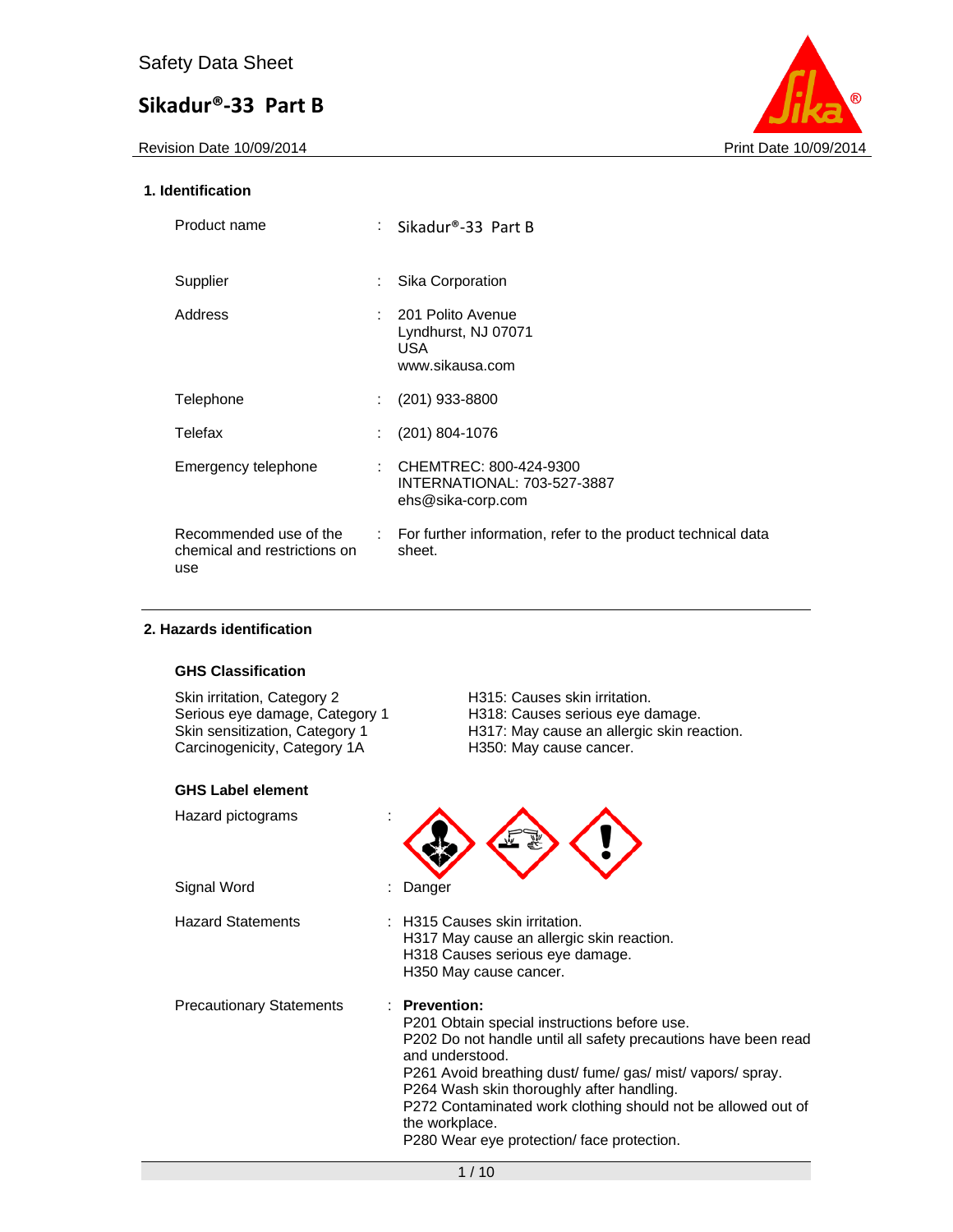Revision Date 10/09/2014 **Print Date 10/09/2014** Print Date 10/09/2014



P280 Wear protective gloves. P281 Use personal protective equipment as required. **Response:**  P302 + P352 IF ON SKIN: Wash with plenty of soap and water. P305 + P351 + P338 IF IN EYES: Rinse cautiously with water for several minutes. Remove contact lenses, if present and easy to do. Continue rinsing. P308 + P313 IF exposed or concerned: Get medical advice/ attention. P310 Immediately call a POISON CENTER or doctor/ physician. P333 + P313 If skin irritation or rash occurs: Get medical advice/ attention. P362 Take off contaminated clothing and wash before reuse. **Storage:**  P405 Store locked up. **Disposal:**  P501 Dispose of contents/ container to an approved waste disposal plant.

See Section 11 for more detailed information on health effects and symptoms.

### **3. Composition/information on ingredients**

#### **Hazardous ingredients**

| l Chemical Name                       | CAS-No.    | Concentration (%)       |
|---------------------------------------|------------|-------------------------|
| mercaptan/amin blend (Trade Secret)   |            | $\vert$ >= 25 - < 50 %  |
| 2,4,6-tris(dimethylaminomethyl)phenol | 90-72-2    | $\vert$ >= 2 - < 5 %    |
| Quartz (SiO2)                         | 14808-60-7 | $\rightarrow = 0 - 1\%$ |

There are no additional ingredients present which, within the current knowledge of the supplier and in the concentrations applicable, are classified as hazardous to health or the environment and hence require reporting in this section.

#### **4. First aid measures**

| If inhaled              | : Move to fresh air.<br>Consult a physician after significant exposure.                                                                                                                                                                                                                                                 |
|-------------------------|-------------------------------------------------------------------------------------------------------------------------------------------------------------------------------------------------------------------------------------------------------------------------------------------------------------------------|
| In case of skin contact | : Take off contaminated clothing and shoes immediately.<br>Wash off with soap and plenty of water.<br>If symptoms persist, call a physician.                                                                                                                                                                            |
| In case of eye contact  | : Small amounts splashed into eyes can cause irreversible<br>tissue damage and blindness.<br>In the case of contact with eyes, rinse immediately with plenty<br>of water and seek medical advice.<br>Continue rinsing eyes during transport to hospital.<br>Remove contact lenses.<br>Keep eye wide open while rinsing. |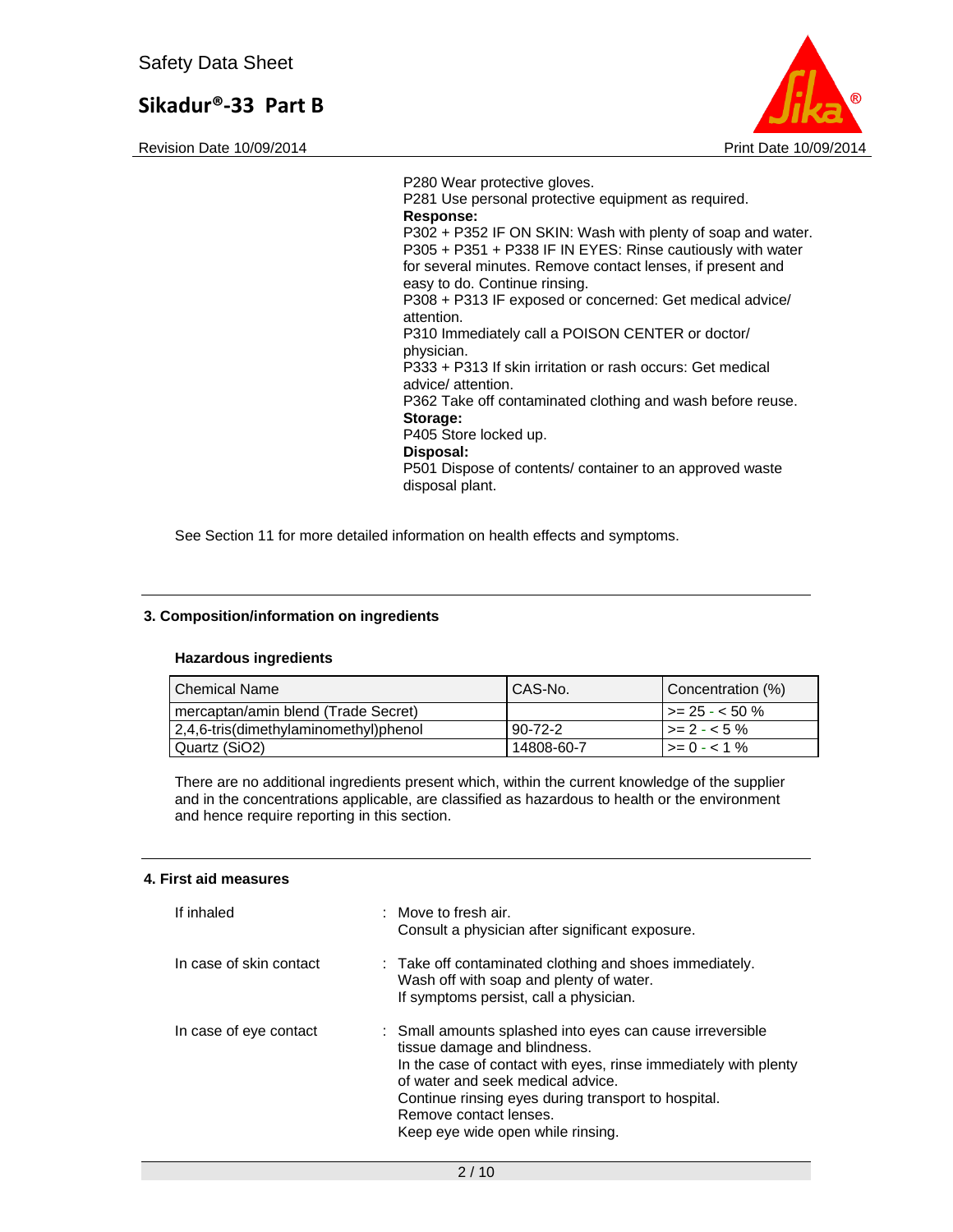

| If swallowed                                                      | : Clean mouth with water and drink afterwards plenty of water.<br>Induce vomiting immediately and call a physician.<br>Do NOT induce vomiting.<br>Do not give milk or alcoholic beverages.<br>Never give anything by mouth to an unconscious person. |  |
|-------------------------------------------------------------------|------------------------------------------------------------------------------------------------------------------------------------------------------------------------------------------------------------------------------------------------------|--|
| Most important symptoms<br>and effects, both acute and<br>delayed | : irritant effects<br>sensitizing effects<br>carcinogenic effects                                                                                                                                                                                    |  |
|                                                                   | Allergic reactions<br>Excessive lachrymation<br>Erythema<br>Dermatitis<br>See Section 11 for more detailed information on health effects<br>and symptoms.                                                                                            |  |
| Protection of first-aiders                                        | : Move out of dangerous area.<br>Consult a physician.<br>Show this material safety data sheet to the doctor in<br>attendance.                                                                                                                        |  |
| Notes to physician                                                | : Treat symptomatically.                                                                                                                                                                                                                             |  |

# **5. Fire-fighting measures**

| Suitable extinguishing media                      | : Use extinguishing measures that are appropriate to local<br>circumstances and the surrounding environment.                                                                                                                    |  |
|---------------------------------------------------|---------------------------------------------------------------------------------------------------------------------------------------------------------------------------------------------------------------------------------|--|
| Specific extinguishing<br>methods                 | : Collect contaminated fire extinguishing water separately. This<br>must not be discharged into drains.<br>Fire residues and contaminated fire extinguishing water must<br>be disposed of in accordance with local regulations. |  |
| Special protective equipment<br>for fire-fighters | : In the event of fire, wear self-contained breathing apparatus.                                                                                                                                                                |  |

# **6. Accidental release measures**

| Personal precautions,<br>protective equipment and<br>emergency procedures | : Use personal protective equipment.<br>Deny access to unprotected persons.                                                                                                                                                                     |
|---------------------------------------------------------------------------|-------------------------------------------------------------------------------------------------------------------------------------------------------------------------------------------------------------------------------------------------|
| Environmental precautions                                                 | : Do not flush into surface water or sanitary sewer system.<br>If the product contaminates rivers and lakes or drains inform<br>respective authorities.<br>Local authorities should be advised if significant spillages<br>cannot be contained. |
| Methods and materials for<br>containment and cleaning up                  | : Soak up with inert absorbent material (e.g. sand, silica gel,<br>acid binder, universal binder, sawdust).<br>Keep in suitable, closed containers for disposal.                                                                                |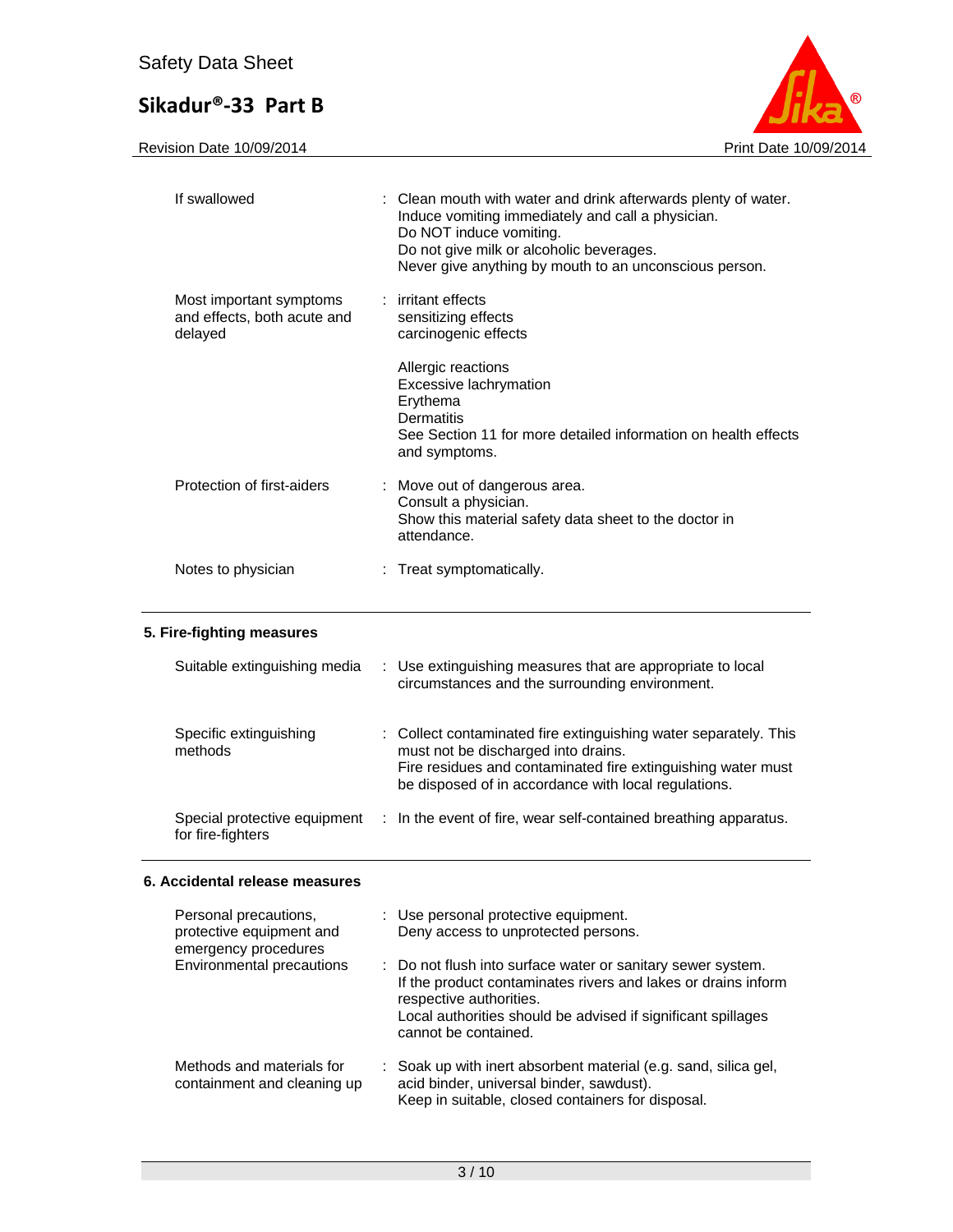

# **7. Handling and storage**

| Advice on safe handling     | : Do not breathe vapors or spray mist.<br>Avoid exceeding the given occupational exposure limits (see<br>section 8).<br>Do not get in eyes, on skin, or on clothing.<br>For personal protection see section 8.<br>Persons with a history of skin sensitization problems or<br>asthma, allergies, chronic or recurrent respiratory disease<br>should not be employed in any process in which this mixture is<br>being used.<br>Smoking, eating and drinking should be prohibited in the<br>application area.<br>Follow standard hygiene measures when handling chemical<br>products. |
|-----------------------------|-------------------------------------------------------------------------------------------------------------------------------------------------------------------------------------------------------------------------------------------------------------------------------------------------------------------------------------------------------------------------------------------------------------------------------------------------------------------------------------------------------------------------------------------------------------------------------------|
| Conditions for safe storage | : Prevent unauthorized access.<br>Store in original container.<br>Keep container tightly closed in a dry and well-ventilated<br>place.<br>Observe label precautions.<br>Store in accordance with local regulations.                                                                                                                                                                                                                                                                                                                                                                 |
| Materials to avoid          | : no data available                                                                                                                                                                                                                                                                                                                                                                                                                                                                                                                                                                 |

# **8. Exposure controls/personal protection**

| <b>Component</b> | <b>CAS-No.</b> | Basis **     | Value      | <b>Exposure limit(s)*/</b><br>Form of exposure |
|------------------|----------------|--------------|------------|------------------------------------------------|
| Quartz (SiO2)    | 14808-60-7     | <b>ACGIH</b> | <b>TWA</b> | 0.025 mg/m3<br>Respirable fraction             |
|                  |                | OSHA Z-3     | <b>TWA</b> | 30 mg/m3 /<br>$%SiO2+2$<br>total dust          |
|                  |                | OSHA Z-3     | <b>TWA</b> | 10 mg/m3 /<br>$%SiO2+2$<br>respirable          |
|                  |                | OSHA Z-3     | <b>TWA</b> | 250 mppcf /<br>%SiO2+5<br>respirable           |
|                  |                | OSHA P0      | <b>TWA</b> | $0.1$ mg/m $3$<br>Respirable fraction          |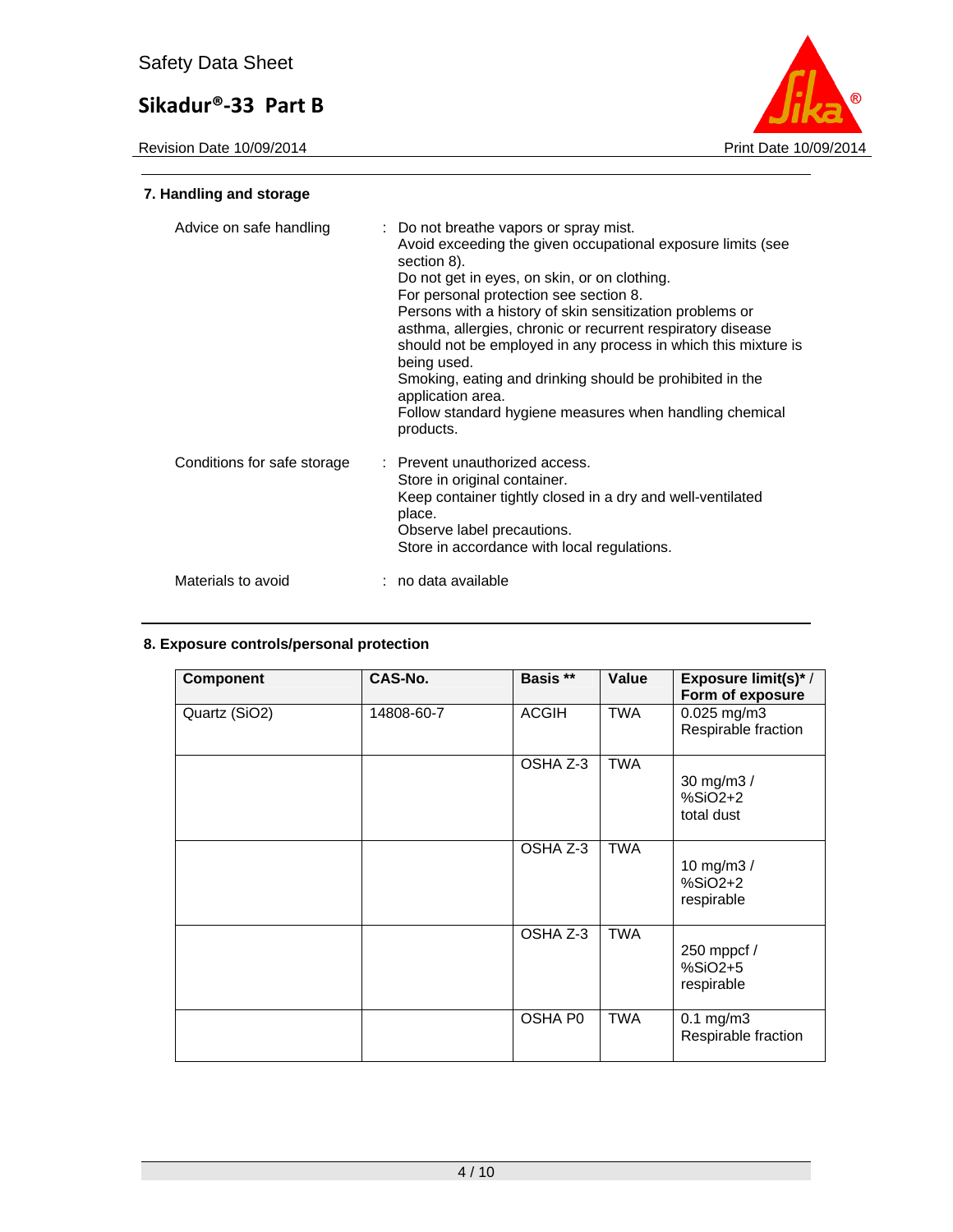Revision Date 10/09/2014 **Print Date 10/09/2014** Print Date 10/09/2014



\*The above mentioned values are in accordance with the legislation in effect at the date of the release of this safety data sheet.

#### \*\***Basis**

ACGIH. Threshold Limit Values (TLV) OSHA P0. Table Z-1, Limit for Air Contaminat (1989 Vacated Values) OSHA P1. Permissible Exposure Limits (PEL), Table Z-1, Limit for Air Contaminant OSHA P2. Permissible Exposure Limits (PEL), Table Z-2 OSHA Z3. Table Z-3, Mineral Dust

| <b>Engineering measures</b> | : Use of adequate ventilation should be sufficient to control<br>worker exposure to airborne contaminants. If the use of this<br>product generates dust, fumes, gas, vapor or mist, use<br>process enclosures, local exhaust ventilation or other<br>engineering controls to keep worker exposure below any<br>recommended or statutory limits. |
|-----------------------------|-------------------------------------------------------------------------------------------------------------------------------------------------------------------------------------------------------------------------------------------------------------------------------------------------------------------------------------------------|
|                             |                                                                                                                                                                                                                                                                                                                                                 |

#### **Personal protective equipment**

| Respiratory protection   | : Use a properly fitted NIOSH approved air-purifying or air-fed<br>respirator complying with an approved standard if a risk<br>assessment indicates this is necessary.                                                                                                             |
|--------------------------|------------------------------------------------------------------------------------------------------------------------------------------------------------------------------------------------------------------------------------------------------------------------------------|
|                          | The filter class for the respirator must be suitable for the<br>maximum expected contaminant concentration<br>(gas/vapor/aerosol/particulates) that may arise when handling<br>the product. If this concentration is exceeded, self-contained<br>breathing apparatus must be used. |
| Hand protection          |                                                                                                                                                                                                                                                                                    |
| Remarks                  | : Chemical-resistant, impervious gloves complying with an<br>approved standard should be worn at all times when handling<br>chemical products if a risk assessment indicates this is<br>necessary.                                                                                 |
| Eye protection           | : Safety eyewear complying with an approved standard should<br>be used when a risk assessment indicates this is necessary.                                                                                                                                                         |
| Skin and body protection | : Choose body protection in relation to its type, to the<br>concentration and amount of dangerous substances, and to<br>the specific work-place.                                                                                                                                   |
| Hygiene measures         | : Avoid contact with skin, eyes and clothing.<br>Wash hands before breaks and immediately after handling the<br>product.<br>Remove contaminated clothing and protective equipment<br>before entering eating areas.<br>Wash thoroughly after handling.                              |

#### **9. Physical and chemical properties**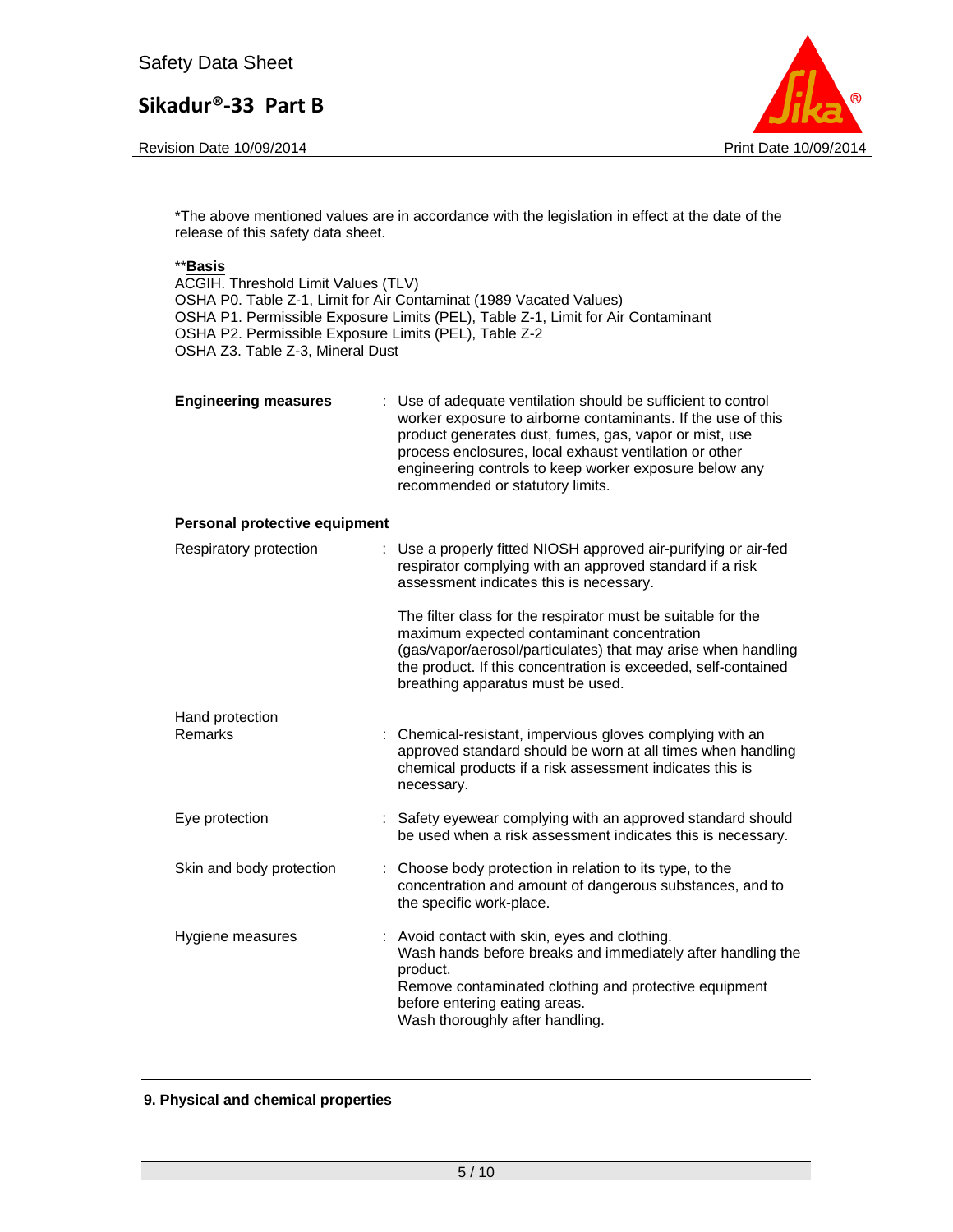

| Appearance                                    | ÷  | paste                                |
|-----------------------------------------------|----|--------------------------------------|
| Color                                         | ÷  | off-white                            |
| Odor                                          | ÷  | characteristic                       |
| <b>Odor Threshold</b>                         | ÷  | no data available                    |
| Flash point                                   | ÷  | > 212 °F (> 100 °C)                  |
| Ignition temperature                          | ÷  | not applicable                       |
| Decomposition temperature                     | ÷  | no data available                    |
| Lower explosion limit (Vol%)                  | ÷  | no data available                    |
| Upper explosion limit (Vol%)                  | ÷. | no data available                    |
| Flammability (solid, gas)                     | ÷  | no data available                    |
| Oxidizing properties                          | ÷  | no data available                    |
| Autoignition temperature                      | ÷  | no data available                    |
| pH                                            | ÷  | no data available                    |
| Melting point/range /                         | ÷  | no data available                    |
| Freezing point<br>Boiling point/boiling range | ÷  | no data available                    |
| Vapor pressure                                | ÷  | no data available                    |
| Density                                       |    | $1.5$ g/cm3<br>at 73 °F (23 °C)      |
| Water solubility                              | ÷. | Note: dispersible                    |
| Partition coefficient: n-<br>octanol/water    | ÷  | no data available                    |
| Viscosity, dynamic                            | ÷  | no data available                    |
| Viscosity, kinematic                          |    | ca.> 20.5 mm2/s<br>at 104 °F (40 °C) |
| Relative vapor density                        | ÷  | no data available                    |
| Evaporation rate                              | ÷  | no data available                    |
| <b>Burning rate</b>                           | ÷  | no data available                    |
| Volatile organic compounds<br>(VOC) content   | ÷  | $3$ g/l<br>A+B Combined              |

# **10. Stability and reactivity**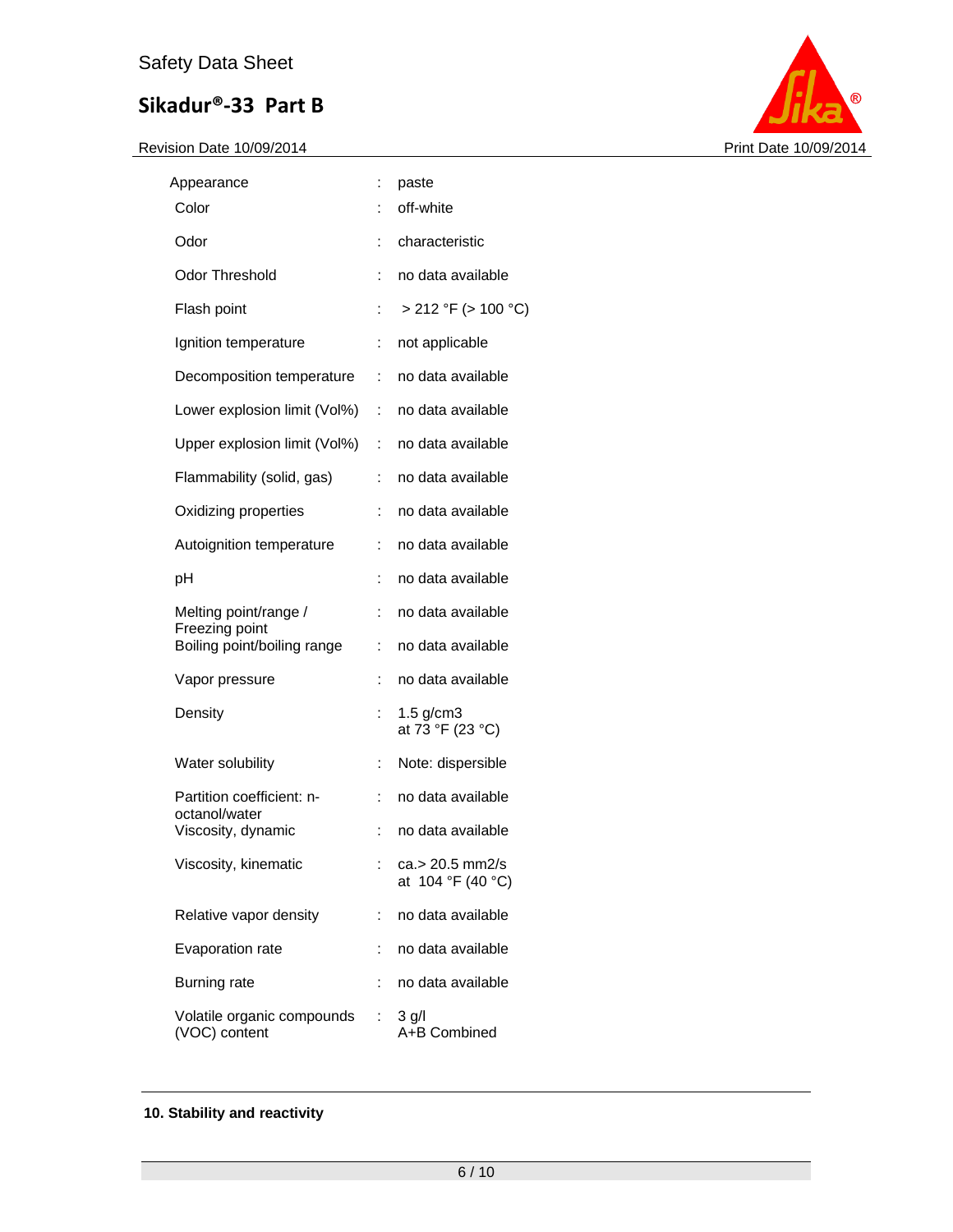Revision Date 10/09/2014 **Print Date 10/09/2014** 



| Reactivity                            | : No dangerous reaction known under conditions of normal use. |
|---------------------------------------|---------------------------------------------------------------|
| Chemical stability                    | : The product is chemically stable.                           |
| Possibility of hazardous<br>reactions | : Stable under recommended storage conditions.                |
| Conditions to avoid                   | : no data available                                           |
| Incompatible materials                | : no data available                                           |

# **11. Toxicological information**

## **Acute toxicity**

#### **Product**

| Acute oral toxicity       | : no data available |
|---------------------------|---------------------|
| Acute inhalation toxicity | : no data available |
| Acute dermal toxicity     | : no data available |

# **Skin corrosion/irritation**

### **Product**

Causes skin irritation.

# **Serious eye damage/eye irritation**

### **Product**

Causes serious eye damage.

# **Respiratory or skin sensitization**

### **Product**

May cause an allergic skin reaction.

## **Germ cell mutagenicity**

# **Product**

|  | Mutagenicity |
|--|--------------|
|  |              |
|  |              |

Mutagenicity **:** no data available

# **Carcinogenicity**

# **Product**

| Carcinogenicity | : May cause cancer.             |            |  |
|-----------------|---------------------------------|------------|--|
| <b>IARC</b>     | Group 1: Carcinogenic to humans |            |  |
|                 | Quartz (SiO2)                   | 14808-60-7 |  |
| <b>NTP</b>      | Known to be human carcinogen    |            |  |
|                 | Quartz (SiO2)                   | 14808-60-7 |  |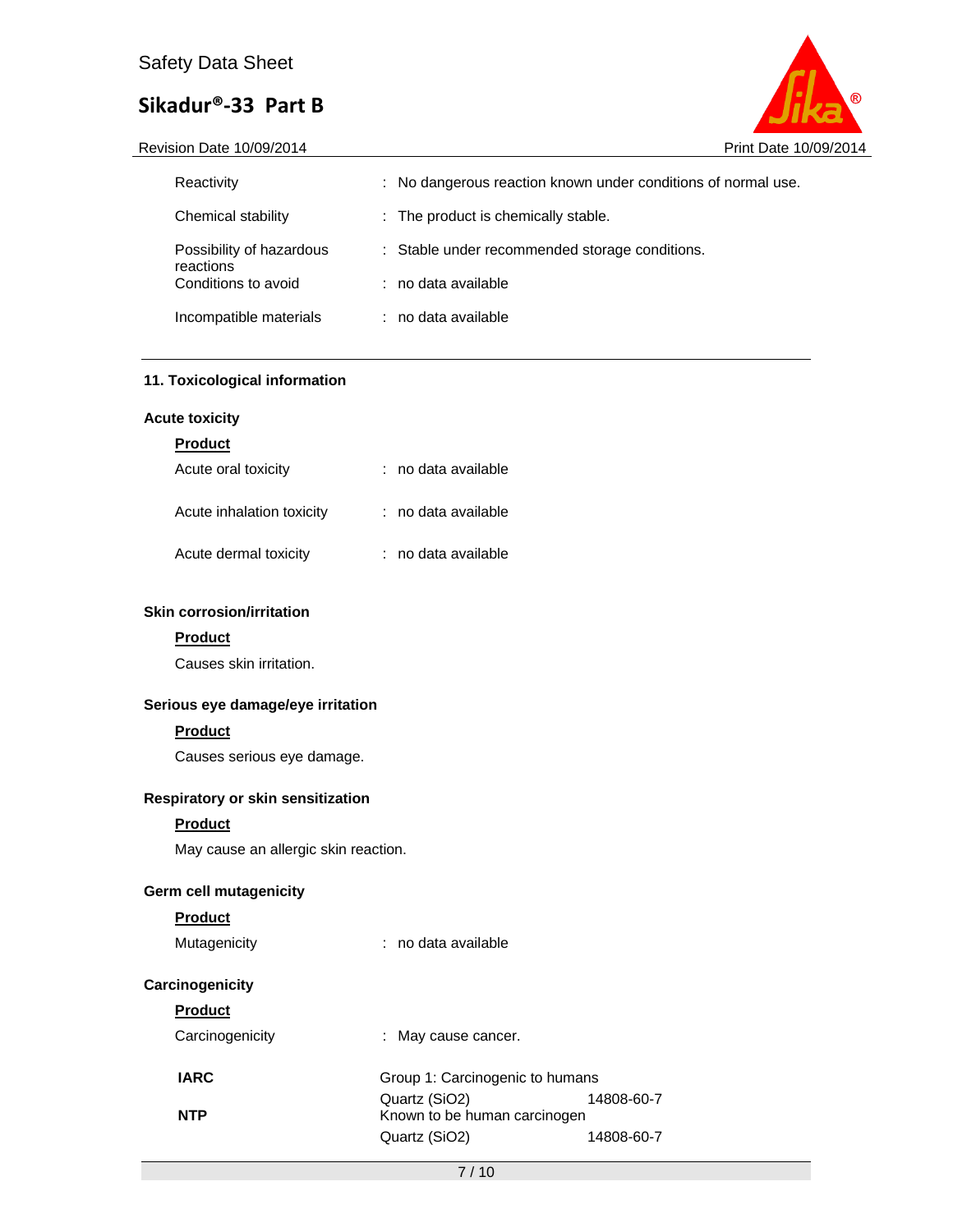

### **Reproductive Toxicity/Fertility**

#### **Product**

Reproductive toxicity : no data available

### **Reproductive Toxicity/Development/Teratogenicity**

# **Product**

Teratogenicity : no data available

## **STOT-single exposure**

### **Product**

Assessment: no data available

### **STOT-repeated exposure**

Once sensitized, a severe allergic reaction may occur when subsequently exposed to very low levels.

# **Product**

Assessment: no data available

### **Aspiration toxicity**

### **Product**

no data available

#### **12. Ecological information**

Other information Do not empty into drains; dispose of this material and its container in a safe way. Avoid dispersal of spilled material and runoff and contact with soil, waterways, drains and sewers.

### **13. Disposal considerations**

| <b>Disposal methods</b> |                                                                                                                                                                                                                               |
|-------------------------|-------------------------------------------------------------------------------------------------------------------------------------------------------------------------------------------------------------------------------|
| Waste from residues     | : Disposal of this product, solutions and any by-products should<br>at all times comply with the requirements of environmental<br>protection and waste disposal legislation and any regional<br>local authority requirements. |
| Contaminated packaging  | : Empty containers should be taken to an approved waste<br>handling site for recycling or disposal.                                                                                                                           |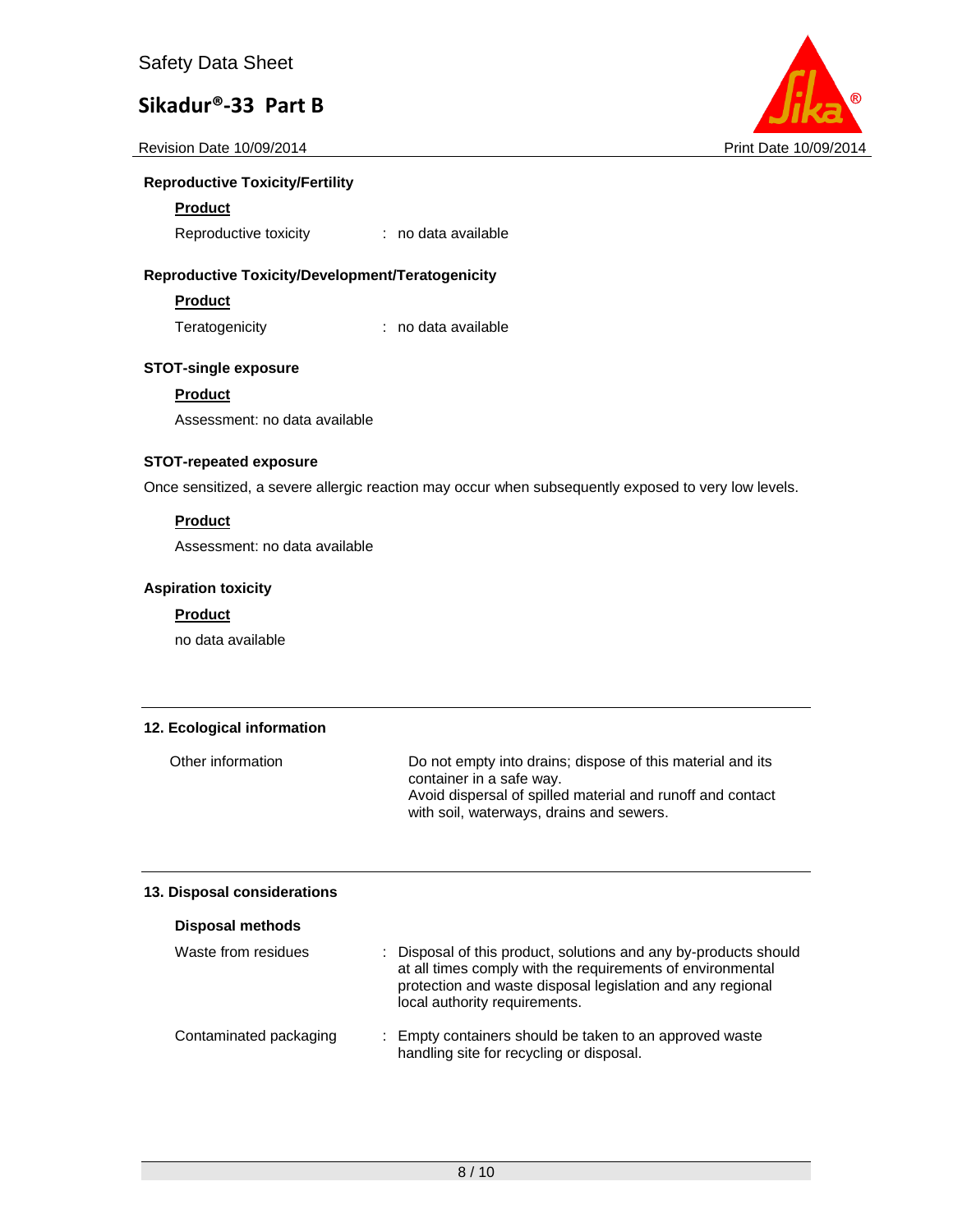Revision Date 10/09/2014 **Print Date 10/09/2014** Print Date 10/09/2014



#### **14. Transport information**

**DOT**  Not dangerous goods **IATA**  Not dangerous goods **IMDG**  Not dangerous goods

**Special precautions for user** no data available

**Transport in bulk according to Annex II of MARPOL 73/78 and the IBC Code**  not applicable

#### **15. Regulatory information**

| <b>TSCA list</b> | : All chemical substances in this product are either listed on the |
|------------------|--------------------------------------------------------------------|
|                  | TSCA Inventory or are in compliance with a TSCA Inventory          |
|                  | exemption.                                                         |

#### **EPCRA - Emergency Planning and Community Right-to-Know**

#### **CERCLA Reportable Quantity**

This material does not contain any components with a CERCLA RQ.

#### **SARA304 Reportable Quantity**

This material does not contain any components with a section 304 EHS RQ.

| SARA 311/312 Hazards                       | : Acute Health Hazard<br>Chronic Health Hazard                                                                                                                                                         |
|--------------------------------------------|--------------------------------------------------------------------------------------------------------------------------------------------------------------------------------------------------------|
| <b>SARA 302</b>                            | : SARA 302: No chemicals in this material are subject to the<br>reporting requirements of SARA Title III, Section 302.                                                                                 |
| <b>SARA 313</b>                            | : SARA 313: This material does not contain any chemical<br>components with known CAS numbers that exceed the<br>threshold (De Minimis) reporting levels established by SARA<br>Title III. Section 313. |
| <b>Clean Air Act</b>                       |                                                                                                                                                                                                        |
| <b>Ozone-Depletion</b><br><b>Potential</b> | This product neither contains, nor was manufactured with a<br>Class I or Class II ODS as defined by the U.S. Clean Air Act<br>Section 602 (40 CFR 82, Subpt. A, App.A + B).                            |

This product does not contain any hazardous air pollutants (HAP), as defined by the U.S. Clean Air Act Section 12 (40 CFR 61).